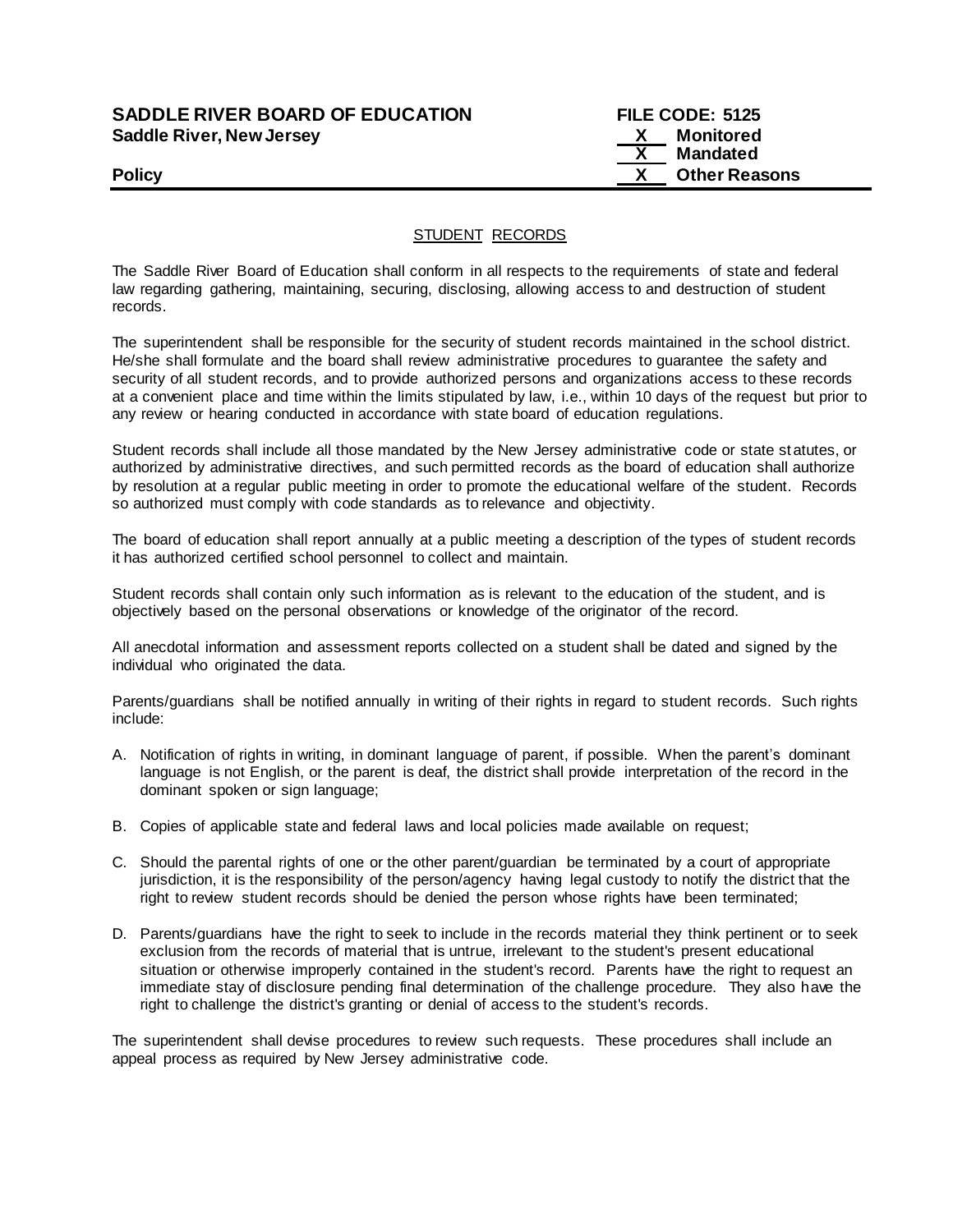### Student Information Directories

The district shall compile, publicize and make available a "student information directory" as defined in the administrative code. Such directory information and school facilities shall be available to educational, occupational and military recruiters as required by law.

The district must notify parents/guardians annually in writing of their rights in regard to student participation in educational, occupational and military recruitment programs.

Such rights include:

- A. Notification of these rights in writing, in dominant language of parents;
- B. A 10-day period in which to submit a written statement to the superintendent prohibiting the district from including any or all types of information about the student in any student information directory before allowing access to such directory and school facilities to educational, occupational and military recruiters pursuant to statute;
- C. A 10-day period to submit a written statement to the superintendent excluding information from any school directory for official use;
- D. Copies of applicable state and federal laws and local policies will be made available on request.

#### District Review of Student Records

The superintendent shall require all permitted student records of students currently enrolled in the regular educational program to be reviewed annually by certified school personnel to determine the educational relevance of the material contained therein. The reviewer shall cause to be deleted from the records data no longer descriptive of the student or educational situation.

Such information shall be destroyed and shall not be recorded elsewhere nor shall a record of such deletion be made.

Such data may not be removed from the record of a disabled student without prior parental notice.

#### Records of Classified Students

All records of disabled students shall be maintained in accordance with administrative code and established procedures that will ensure proper accessibility and confidentiality.

A special confidential file shall be maintained listing the code numbers assigned to disabled students on whose behalf the board of education must take public action. Motions concerning disabled students shall be anonymous and refer to this confidential file. This shall be maintained in accordance with N.J.A.C. 6A:32-7.

Parents or designees shall be permitted to inspect and review the contents of the student's record maintained by the district without unnecessary delay and before any meeting regarding the student's IEP. Any consent required for disabled students under N.J.A.C. 6A:32-7 shall be obtained according to N.J.A.C. 6A:14-1.3 "Consent" and N.J.A.C. 6A:14-2.3.

### Transfer of Student Records

A. The superintendent shall request records of a newly enrolled student from the district of previous attendance as soon as possible after enrollment, but in any case within the time limit prescribed by the administrative code;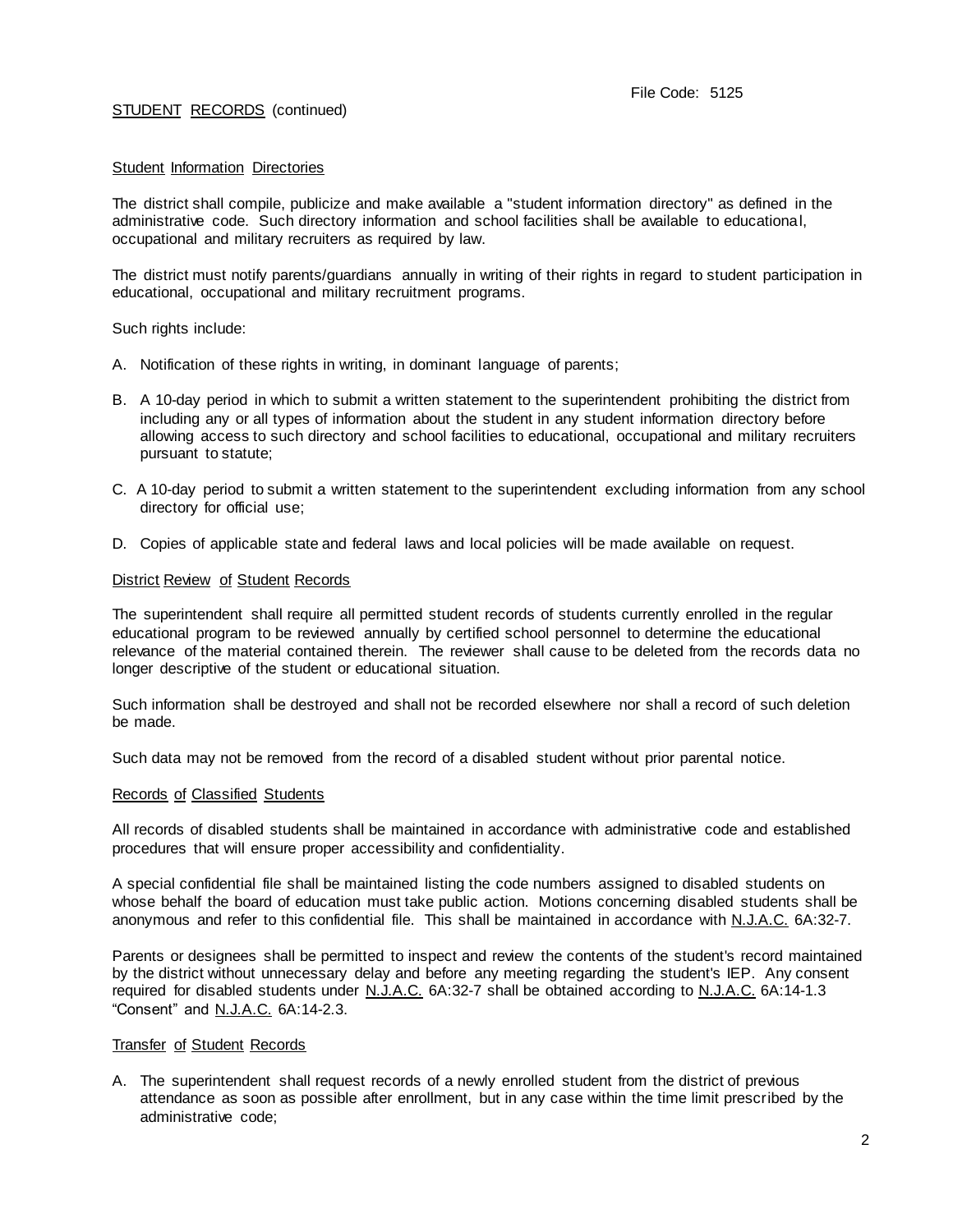- B. The superintendent shall forward mandated student records as soon as possible upon receipt of the request from the superintendent of the district to which the student has transferred, but in any case within the time limit prescribed by the administrative code. Permitted records shall be forwarded in the same manner at the same time if parental permission was given at the time the student's parents/guardians informed the district of the transfer;
- C. All records of district students moving into the sixth grade in the school system shall be transferred in a secure and orderly fashion at the mutual convenience of the two superintendents.

### Permitted Access to Student Records

A nonadult student may assert rights of access only through his/her parent/guardian. However, certified school personnel may, in their discretion, disclose student records to nonadult students or to appropriate persons in connection with an emergency, if such knowledge is necessary to protect the health or safety of the student or other persons.

A parent/guardian shall either have access to or be specifically informed about only that portion of another student's record that contains information about his/her own child or himself/herself.

A student record may be withheld from a parent of a student under 18 only when the district obtains a court order or is provided with evidence that there is a court order revoking the right to access. Only that portion of the record designated by the court may be withheld.

The board shall limit access to, disclosure of and communication regarding student records and health records to authorized organizations, agencies or persons as defined by code.

Particular attention shall be paid to the development of procedures whereby student records are made accessible to assigned secretarial and clerical staff in the performance of their duties, and to compliance with requirements for the security of computerized student records that will limit access to authorized persons. Limited access shall be granted to secretarial and clerical personnel under the direct supervision of certified school personnel to those portions of the record and to the extent necessary to record data and conduct routine clerical tasks.

The district will make a charge for copies.

## NOTE: THE CHARGE MAY NOT PREVENT PARENTS FROM EXERCISING THEIR RIGHTS.

School personnel are not prohibited from disclosing information in the student health record to students or adults in connection with an emergency, if such knowledge is necessary to protect the immediate health or safety of the student or other persons.

In complying with this policy all individuals shall adhere to N.J.S.A. 47:1A-10, the Open Public Records Act (OPRA) and 20 U.S.C. 1232g; 34 CFR Part 99, the Family Educational Rights and Privacy Act (FERPA).

#### Conditions of Access

No student record shall be altered or destroyed during the time period between a request to review the record and the actual review of the record. Those from outside the school whose access requires consent of parents must submit the request in writing, together with any required authorization, to the superintendent/designee. District regulation shall be developed in accordance with code to ensure that records are not altered, damaged or lost during inspection, and that records of access granted are complete.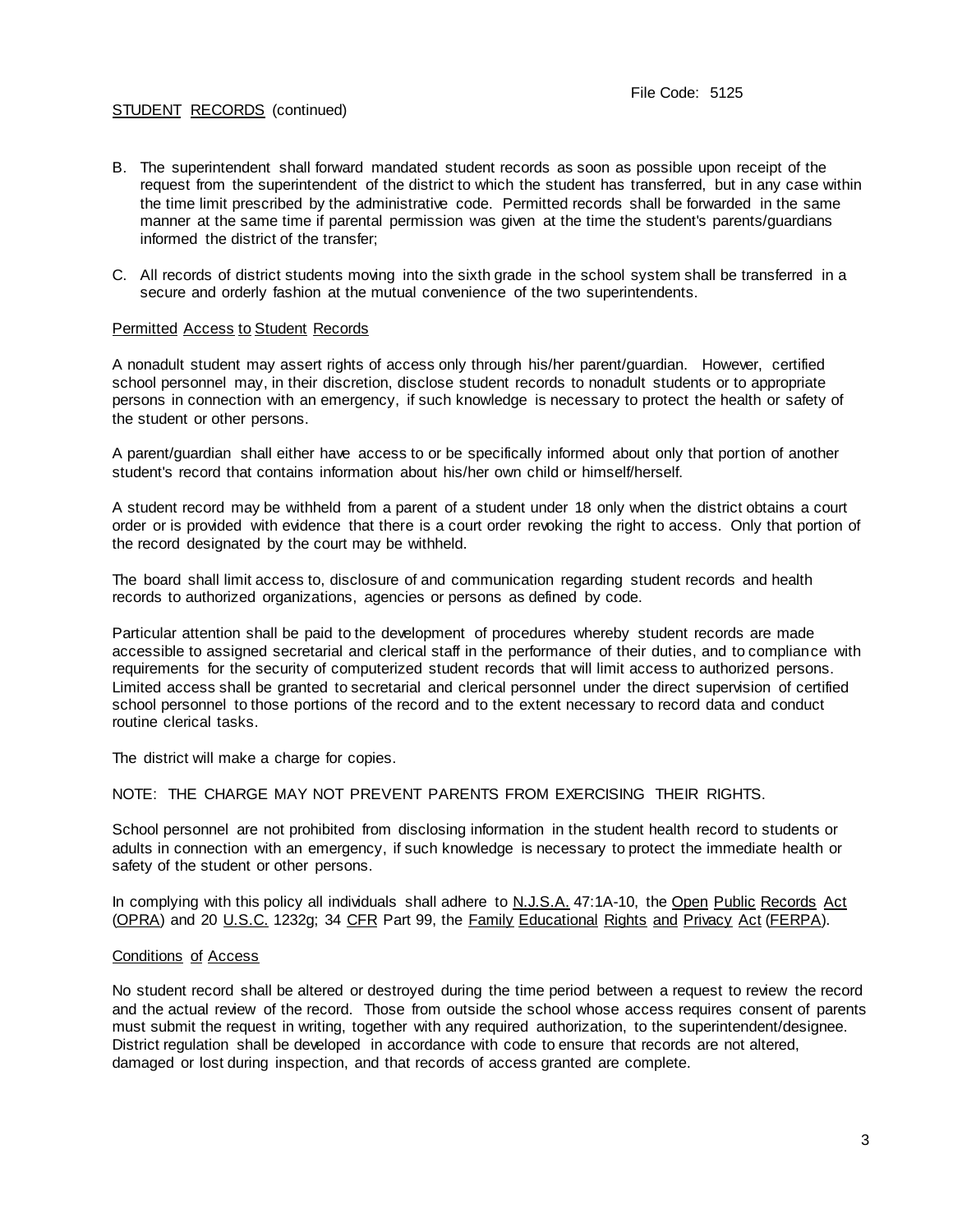### Retention and Destruction of Records

The superintendent shall develop regulations in accordance with the administrative code concerning retention and destruction of student records. No additions may be made to the record after the graduation or permanent departure of a student without the prior written consent of the parent.

New Jersey district of last enrollment must keep in perpetuity: name, name of parents/guardians, date of birth, gender, citizenship, address, phone number, health history and immunization, standardized assessment and test answer sheet (protocol), grades, attendance, classes attended, grade level completed, year completed, and years of attendance.

### Liability

Liability shall not be attached to any member, officer or employee of the board of education permitting access or furnishing student records in accordance with these rules and regulations. It shall be the responsibility of the superintendent to keep abreast of all changes in state and federal law and regulation concerning student records.

| Adopted:             | March 2007    |
|----------------------|---------------|
| NJSBA Review/Update: | June 2014     |
| Readopted:           | December 2014 |

### Key Words

Student Records, Student Records, Records, Special Education Student Records

| Legal References: N.J.S.A. 2A:4A-60 et al. | Disclosure of juvenile information; penalties for<br>disclosure                                         |
|--------------------------------------------|---------------------------------------------------------------------------------------------------------|
| N.J.S.A. 18A:36-19                         | Student records; creation, maintenance and retention,<br>security and access; regulations; nonliability |
| N.J.S.A. 18A:36-19a                        | Newly enrolled students; records and identification                                                     |
| N.J.S.A. 18A:36-19.1                       | Military recruiters; access to schools and student                                                      |
|                                            | information directories                                                                                 |
| N.J.S.A. 18A:36-35                         | Disclosure of certain student information on Internet<br>prohibited without parental consent            |
| N.J.S.A. 18A:40-4                          | Examination for physical defects and screening of<br>hearing of students; health records                |
| N.J.S.A. 18A:40-19                         | Records and reports of tuberculosis testing; disposition;<br>inspection                                 |
| N.J.S.A. 26:5C-7                           |                                                                                                         |
| through -14                                | Acquired Immune Deficiency Syndrome                                                                     |
| N.J.S.A. 47:1A-1 et seq.                   | Examination and copies of public records (Open Public                                                   |
|                                            | Records Act)                                                                                            |
| N.J.S.A. 47:3-15 et seq.                   | Destruction of Public Records Law                                                                       |
| N.J.S.A. 52:17B-9.8a                       |                                                                                                         |
| through -9.8c                              | Marking of missing child's school record                                                                |
| N.J.A.C. 6A:8-4.2                          | Documentation of student achievement                                                                    |
| N.J.A.C. 6A:14-1.1 et seq.                 | <b>Special Education</b>                                                                                |
| See particularly:                          |                                                                                                         |
| N.J.A.C. 6A:14-1.3, -2.3,                  |                                                                                                         |
| $-2.9, -7.9$                               |                                                                                                         |
| N.J.A.C. 6A:16-1.1 et seq.                 | Programs to Support Student Development                                                                 |
| See particularly:                          |                                                                                                         |
| N.J.A.C. 6A:16-1.4, -2.2, -2.4,            |                                                                                                         |